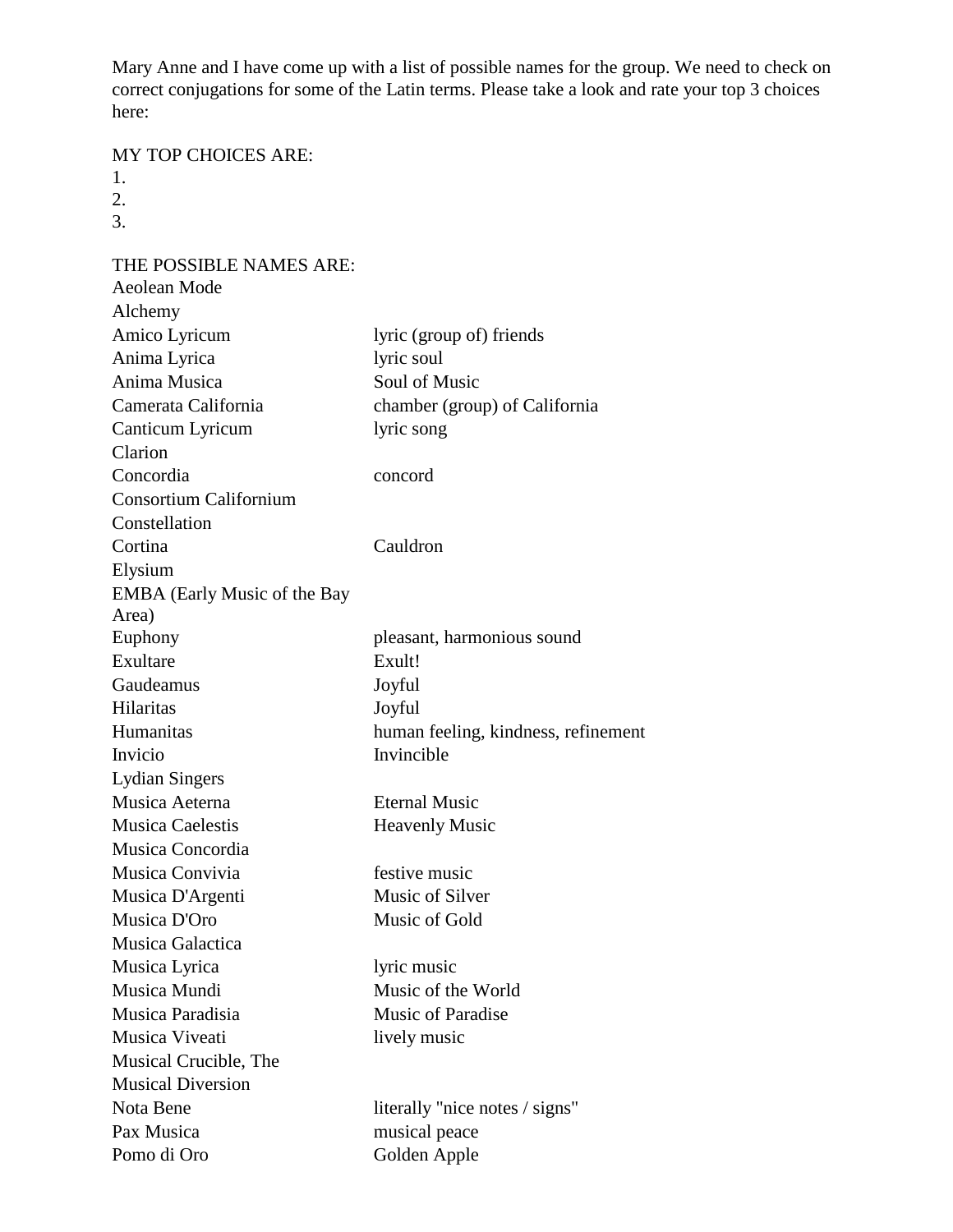Renascence Renaissance era, with accent on "rebirth"

Revelry

Scintilla spark, glimmer

Also for comparison, here are some names of current early music (mainly vocal) groups: A Capella Portuguesa A Sei Voci Akademia Alia Musica Alla Francesca Amor Artis Choir Ancient Voices Anima Antiqua Ara Coeli Ars Antiqua de Paris Ars Nova Artek Singers Canticum Cantus Firmus Capella Antiqua Cappella Nova Collegium Cantorum Columbus Consort Concerto Vocale Consort of Musicke Ensemble Alcatraz Ensemble Cantilena Antiqua Ensemble Daedalus Ferrara Ensemble Friends' Musick Gothic Voices Huelgas Ensemble Il Canto da Camera Incantatus Jouyssance Early Music Ensemble La Caccia Lyric Consort Música Ficta Musica Fabula Orpheus Consort Pacific Camerata Pro Arte Singers Ring Ensemble Schola Discantus Sequentia